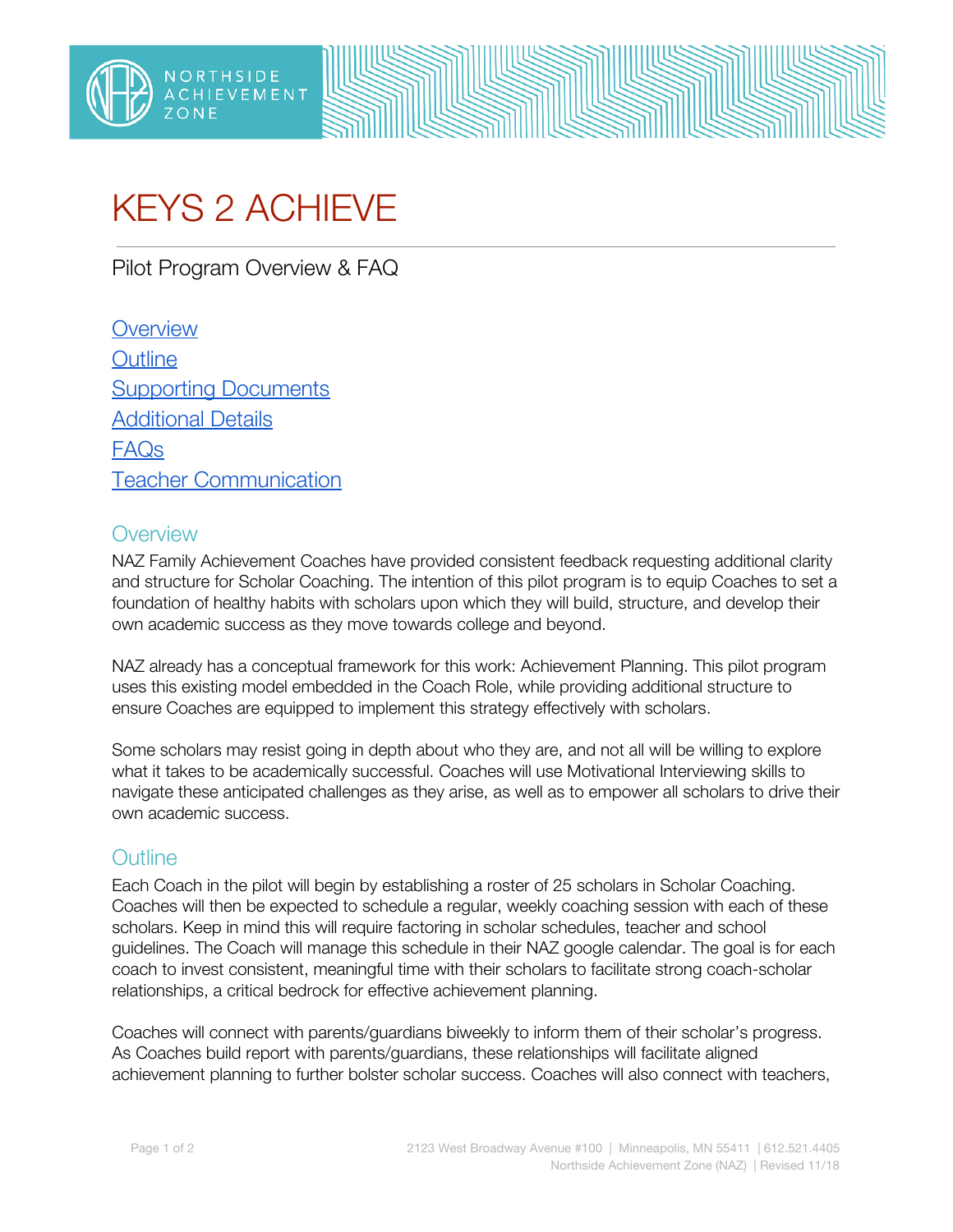

as well as other school support staff, to reinforce and align the efforts of the various members of each scholar's team.

#### <span id="page-1-0"></span>Supporting Documents

The Keys 2 Achieve pilot program is scaffolded by the following worksheets:

1. Introduction (first meeting only)

*This worksheet is completed by the scholar during their first meeting with the Coach. The coach may already have some of this information from the enrollment process, however, the intention here is to set the tone with the scholar, demonstrating to them your deep interest in their academic career and inviting them to see themselves as actively navigating along their academic journey to college and beyond.*

2. Healthy Habits

*This worksheet is completed by the scholar every-other coaching session (alternate with goal setting worksheet, below). This worksheet is designed as a primer for conversation, encouraging the scholar to reflect on their habits.*

3. Goal Setting

*This worksheet is completed by the scholar every-other coaching session (alternate with health habits worksheet, above). This worksheet is designed as a primer for conversation, encouraging the scholar to reflect on their current goal-setting habits.*

4. Progress monitoring chart

*This worksheet is used in tandem with healthy habits and goal setting worksheets. This chart provides quantitative tracking, giving the scholar and their coach vision to the short term as well as insight into progress over time.*

## <span id="page-1-1"></span>Additional Details

- 1. This program will be piloted by all Coaches located at K-5, K-8, and High School sites including Cookie Cart and Patrick Henry
- 2. NAZ Connect
	- a. There will not be any changes to NAZ Connect included in this pilot.
	- b. Coaches will be expected to track all scholar coaching sessions by entering notes and logging activity.
	- c. Coaches are encouraged to set a single SAP goal to organize their scholar coaching notes.
	- d. Coaches are still expected to enter basic demographic information (as a part of the enrollment process) as well as keep contact information and school/EC placements up to date.
- 3. Coaches will also be provided with a teacher communication message to facilitate clear, consistent teacher outreach.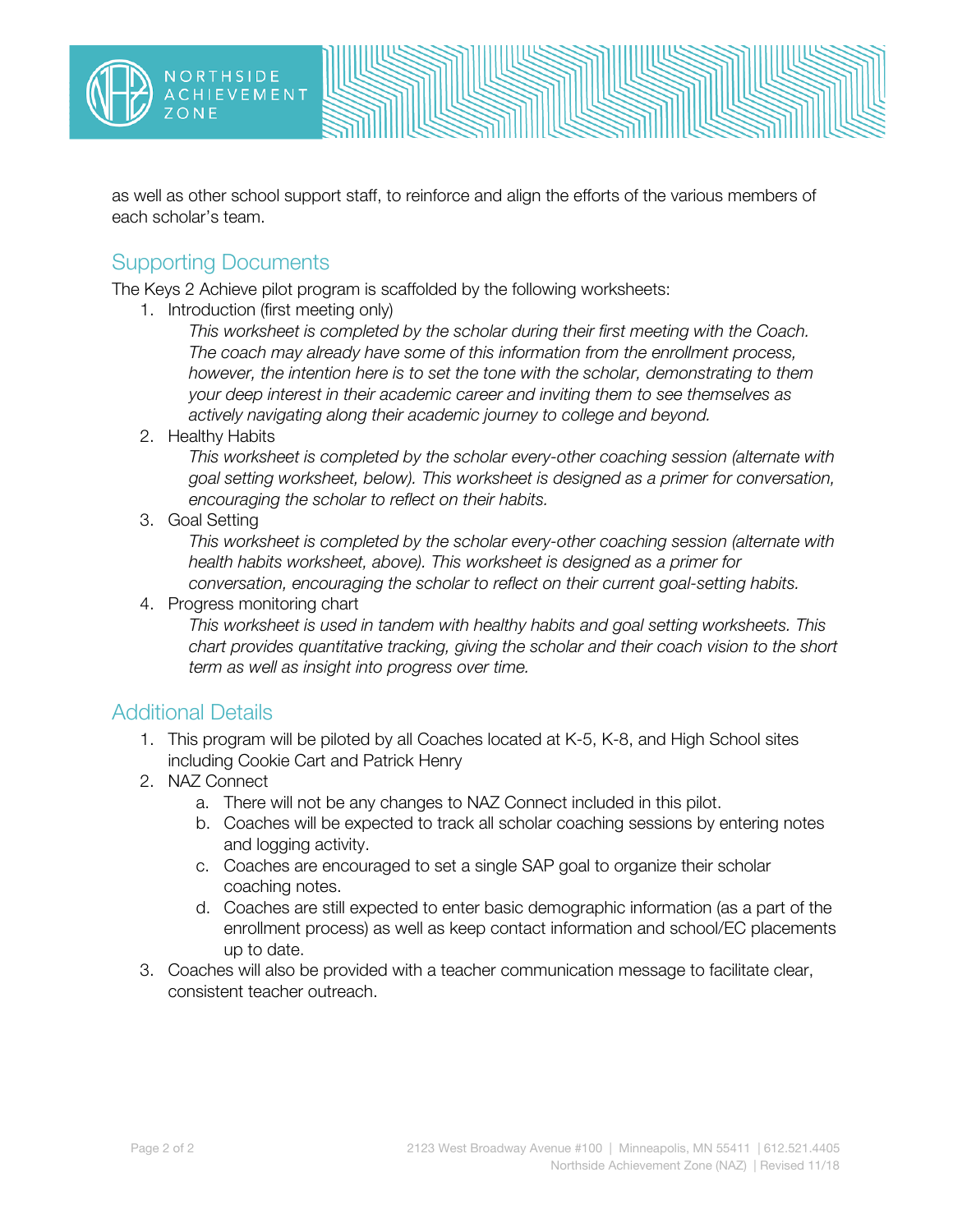

# <span id="page-2-0"></span>FAQs

## What is Keys 2 Achieve?

A scholar achievement planning tool used to support the goal planning process between coach and scholar focused on accelerating scholar's academic achievement.

## How do I use the Keys 2 Achieve tool?

The Keys 2 Achieve tool is scaffolded by (4) four worksheets:

- 1. Introduction: this worksheet is completed by the scholar during the first meeting with the Coach. The intention here is to set the tone with the scholar, demonstration to them your deep interest in their academics and inviting them to see themselves as actively navigating along their academic journey to college and beyond.
- 2. Healthy Habits: this worksheet is designed as a primer for conversation, encouraging the scholar to reflect on their habits.
- 3. Goal Setting: this worksheet is designed as a primer for conversation, encouraging the scholar to reflect on their current goal-setting habits.
- 4. Progress Monitoring Chart: this worksheet is used in tandem with healthy habits and goal setting worksheets. This chart provides quantitative tracking, giving the scholar and their coach vision to the short term as well as insight into progress over time.

Coaches will track/translate goals on the "Academic Success Goal Plan-K12 Scholar".

## Who is Keys 2 Achieve for?

Keys 2 Achieve tool will be used by coaches with scholars at their site. Coaches will select scholars on their roster who are challenged in academics, attendance, and/or behavior.

#### What happens if my scholar leaves my site?

Coaches will end a scholar's enrollment in scholar coaching if the scholar leaves his/her site. Coaches are not required to provide scholar coaching directly to scholars, not at their site.

#### What about the scholars that are not at my site?

Coaches will communicate with families about the Keys 2 Achieve tool to equip families with the skill to support their scholar(s).

#### When am I using this tool at my site?

Coaches will support scholars up to 30-45 minutes a week during the following times: before school, during lunch time, the advisory period, during afterschool program, and/or during